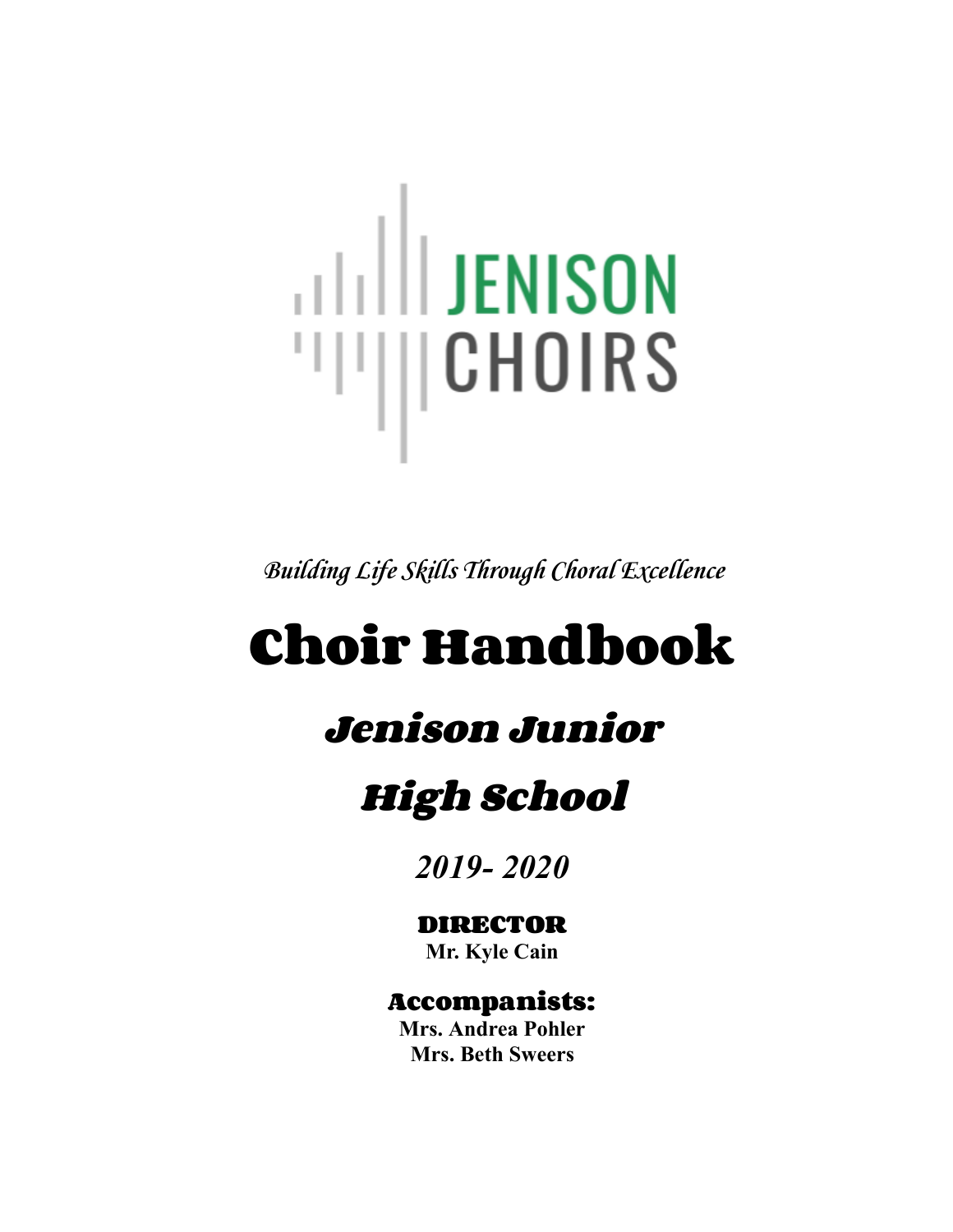# **Welcome to Choir at Jenison Junior High!**

You are now a part of the Jenison Junior High Choir Team and so you are automatically associated with a group of outstanding young people who have the reputation of consistently pursuing personal and musical excellence! Your daily performance will be the mark that you leave on this program. The concerts you perform, and the people with whom you come in contact will be the legacy that you hand to next year's choir students. All will have the opportunity to create exceptional music, wonderful memories, develop lasting friendships, and have a lot of fun along the way!

To begin this process, we have provided you with this handbook. Inside you will find attendance policies, uniform information, **calendar dates** , and information about choir that will help you be successful. Please make sure that **you and your parents** read through this together, mark the dates on your family and personal calendars, sign all forms and *return them by Tuesday, August 20, 2019.* Please make sure you check the dates printed in this handbook against the cover letter you received. Sometimes dates have to be adjusted as the summer months pass due to changes in our school calendar. The most up-to-date source for choir dates is on our website jenisonchoirs.org. Just click on the calendar button and you will be taken to a google calendar page. If you or your parents have any questions, please have them contact me at school at 667-3254 or by email: kcain@jpsonline.org. Please note that most of the handbook info will also be available on our website at: jenisonchoirs.org

Good Luck!

Your Director,

Mr. Cain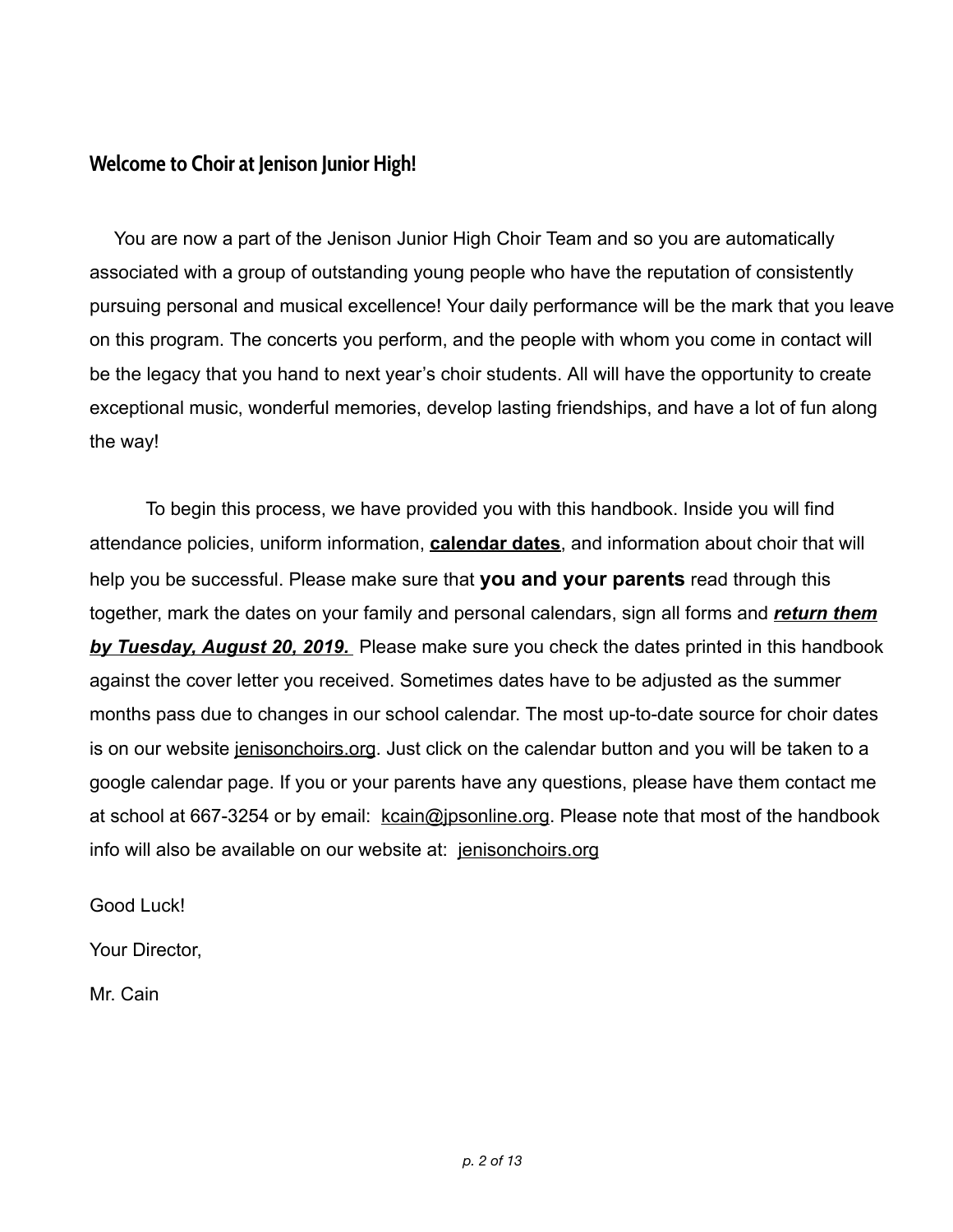# **Policies**

# **1. Performance Attendance**

- A performance is a culminating activity. In classes such as Math or Language Arts unit tests are given and expected to be taken by every student. In Choir, we do give some written tests/quizzes but our major "unit tests" are the concerts that we schedule for the students. Because we prepare each piece as a group, it is mandatory that everyone in the group is at every performance.
- Unexcused absences result in a loss of credit, with no opportunity to make up the work missed and the 9 week grade being lowered 2 letter grades.
- Babysitting, Little League practices and games, retreats, *rehearsals* for other activities, and your birthday are all examples of UNexcused absences.
- Occasionally, there may be another school-related event or conflict that keeps you from attending a concert. Please let Mr. Cain know immediatelywhen a situation develops. The earlier you communicate this, the better. Mr. Cain will then determine whether the absence will be excused or unexcused. Serious illness or a death in the family are examples of **excused** absences. Please submit a written excuse from the parent to Mr. Cain when the student returns to school.
- Since a performance is considered to be a major exam, students who have excused absences from performances have, under normal circumstances, one week to make up the missed work and submit the written excuse. This make-up work may include, but is not limited to, singing the student's voice part a cappella and writing a performance critique.
- It is expected that when missing school because of a choir event, homework/test/quizzes, etc. will be completed the day **before** they are due.
- Please remember that on concert day, we rehearse in the performance hall. It is imperative that students attend so please try not to schedule doctor/dentist/job shadowing type appointments during the day on concert days. **If the student misses the rehearsal on performance day, they will not be allowed to perform that evening but will be allowed to make up the missed performance.**

# **2. Performance**

- Uniform required
- No gum chewing, candy, or beverages
- Best behavior on and off the risers
- Use assigned seating and standing position
- No cellphone/digital device usage of any kind during the concert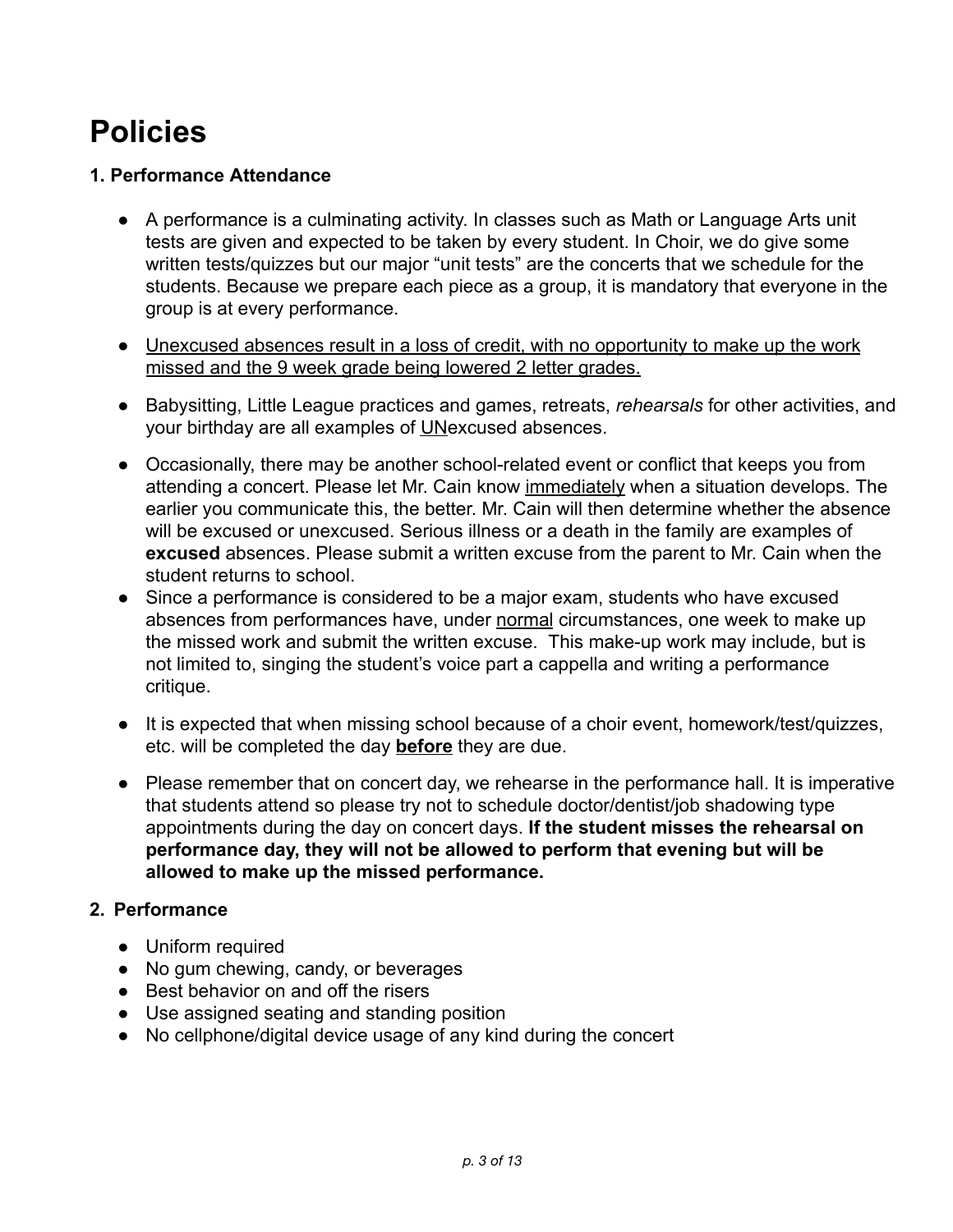# **3. Uniforms**

Many groups that work as a team wear a designated outfit for a variety of reasons. On the playing field it is to help the players recognize who is on their team so they can work together more effectively. For a school music group, it's to create a visual uniformity so the audience will be focused on the musical product and not be distracted by differences in attire. We encourage you to read the following information carefully and follow it completely. The word uniform means to be exactly alike. One charcoal shirt instead of pure black or a pair of navy blue pants instead of black etc., **really** does stand out on stage and distracts from the performance of the entire group. \*Please be sure your uniform is clean and not wrinkled when you come to a performance so it doesn't look like you just pulled it out of a drawer. Paying attention to these details truly matters to **every** student in the group. Thanks for your help, it DOES make a difference!!!!

## **Ladies**

- Female Choir members will wear a black floor length gown for a *usage/maintenance/seamstress fee of \$20.00.*
- **Shoes:** Dressy black flats. Provided by students/parents and may be purchased at a place like Meijer. Lace or buckle is fine but NO heels. Please, no obvious extra décor with colors or sparkles.
- **Black tights/socks/knee-high nylons** : Provided by the students/parents.
- **Accessories:** You may not wear jewelry such as necklaces, bracelets and watches, but may wear post earrings. Please, no facial piercings as they compromise the uniformity of the choir. Hair color must be within the general spectrum of "natural" colors (no neon, purple, etc.--If in doubt, please check with Mr. Cain far ahead enough to adjust if necessary). Some students find ways to dye their hair so it isn't visible to the audience during performance. Many times if students can pull the hair back or put the hair up it hides dyed tips or highlights. Students will not be allowed to perform if their hair color or style defeats the purpose of the Choir Uniform. Hair must be secured out of the face so the audience can clearly see your eyes.
- **Make-up:** Please don't wear bright eye-shadow, glitter or shiny lip gloss on concert night.
- **Tattoos:** Please don't wear any kind of artwork (tattoos/drawing/classnotes etc.) where it will be seen by your audience. This is especially a caution for the young ladies since their dresses feature short sleeves.
- Instructions in how to care for the dress will be sent home with students when we issue the dress. DRESSES THAT ARE LOST OR RETURNED IN DAMAGED CONDITION WILL BE PAID FOR BY THE STUDENT/PARENT.

Students may use money from their choir account to pay for uniform costs. Please contact Mr. Cain if you need financial assistance.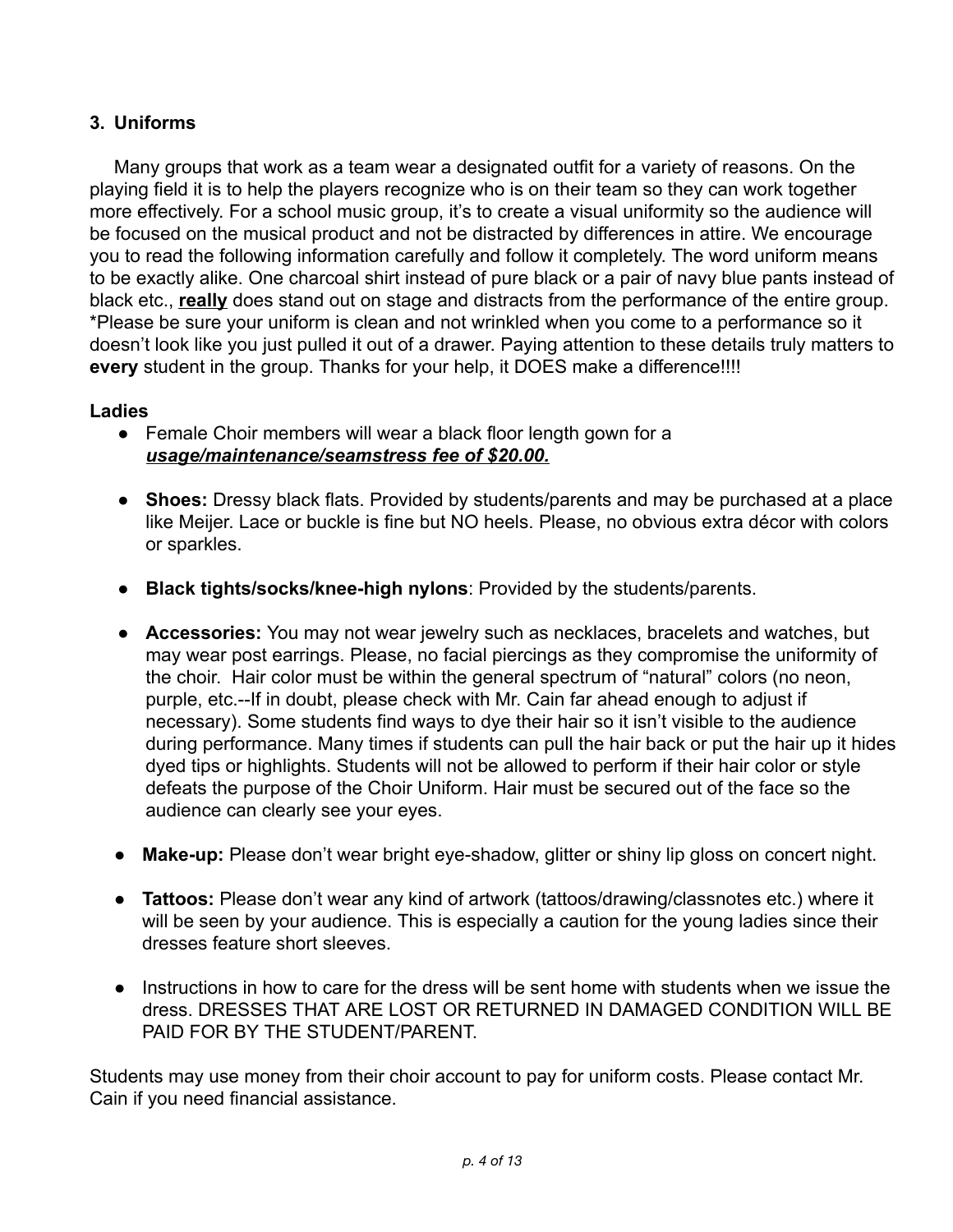## **Gentlemen**

- Shirt: **Black** , pressed, long sleeved dress shirt. Parents please inspect this shirt to make sure it doesn't have stains, etc. No logos, and buttons must be clear or black.
- Pants: Pure black. Be careful that they are NOT navy blue. **Dressy (no cargo pants or black jeans)** .
- Shoes: Black. **Dressy** . A pair of standard dress shoes from Meijer are sufficient.
- Belt: Black, with buckle as inconspicuous as possible.
- Ties: Provided by students. Each person in the male chorus wears their favorite cartoon tie! (Students, please don't abuse this...)
- You may not wear jewelry such as necklaces, bracelets and watches, but may wear post earrings. Please, no facial piercings as they compromise the uniformity of the choir. Hair color must be within the general spectrum of "natural" colors (no neon, purple, etc.--If in doubt, please check with Mr. Cain far ahead enough to adjust if necessary). Some students find ways to dye their hair so it isn't visible to the audience during performance. Many times if students can pull the hair back or put the hair up it hides dyed tips or highlights. Students will not be allowed to perform if their hair color or style defeats the purpose of the Choir Uniform. Hair must be secured out of the face so the audience can clearly see your eyes.

Students may use money from their choir account to pay for uniform costs. Please contact Mr. Cain if you need financial assistance.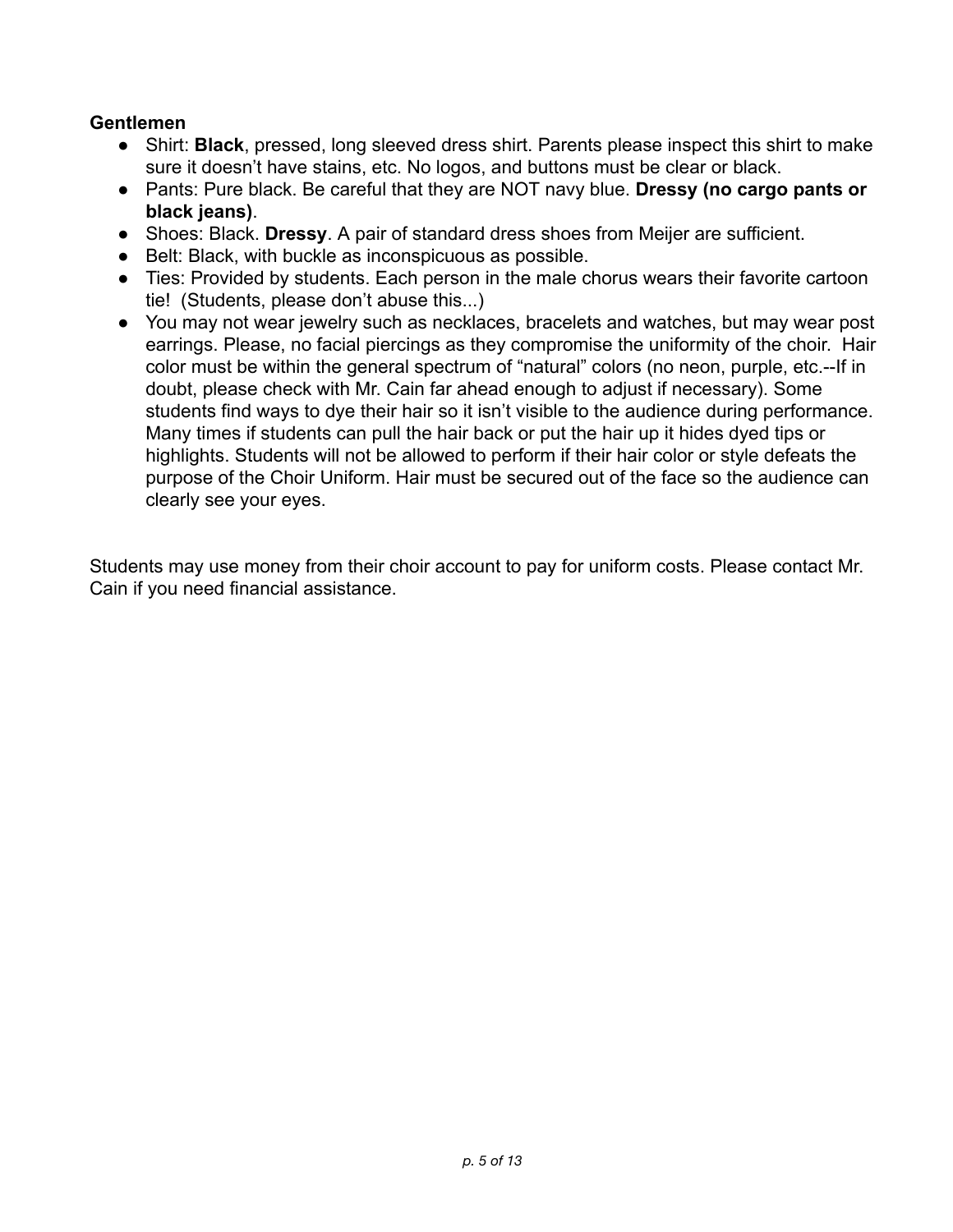## **4. Daily Rehearsals**

- Best behavior and attitude at all times.
- No put-downs allowed.
- Constant energy/effort.
- No gum chewing, or candy (this is mostly for your safety!)
- Use assigned seating/standing position.
- Have a pencil every day!!
- Bring assignment notebook daily.
- Shape and OPEN mouth when singing.
- Use correct posture.
- Turn in assignments on time.
- Always give the director your attention.
- The pianos and audio/visual equipment are off limits for all students without permission.
- In order to accommodate working parents and busy schedules, if an after school rehearsal finishes prior to the scheduled end time, students are welcome to stay in the choir room until the scheduled end time.

## **5. Materials**

Have these with you when class begins each day:

- 1. A pencil for marking music and taking notes. Never use a pen to mark music.
- 2. Choir Folder/Music
- 3. Student Assignment Notebook.

# Additional information about materials:

Students will have their own music folder. Be sure to have it with you in class each day. If you take your music home to practice you must bring it back to school the next day.

FOLDERS AND MUSIC THAT ARE LOST OR RETURNED IN DAMAGED CONDITION WILL BE PAID FOR BY THE STUDENT.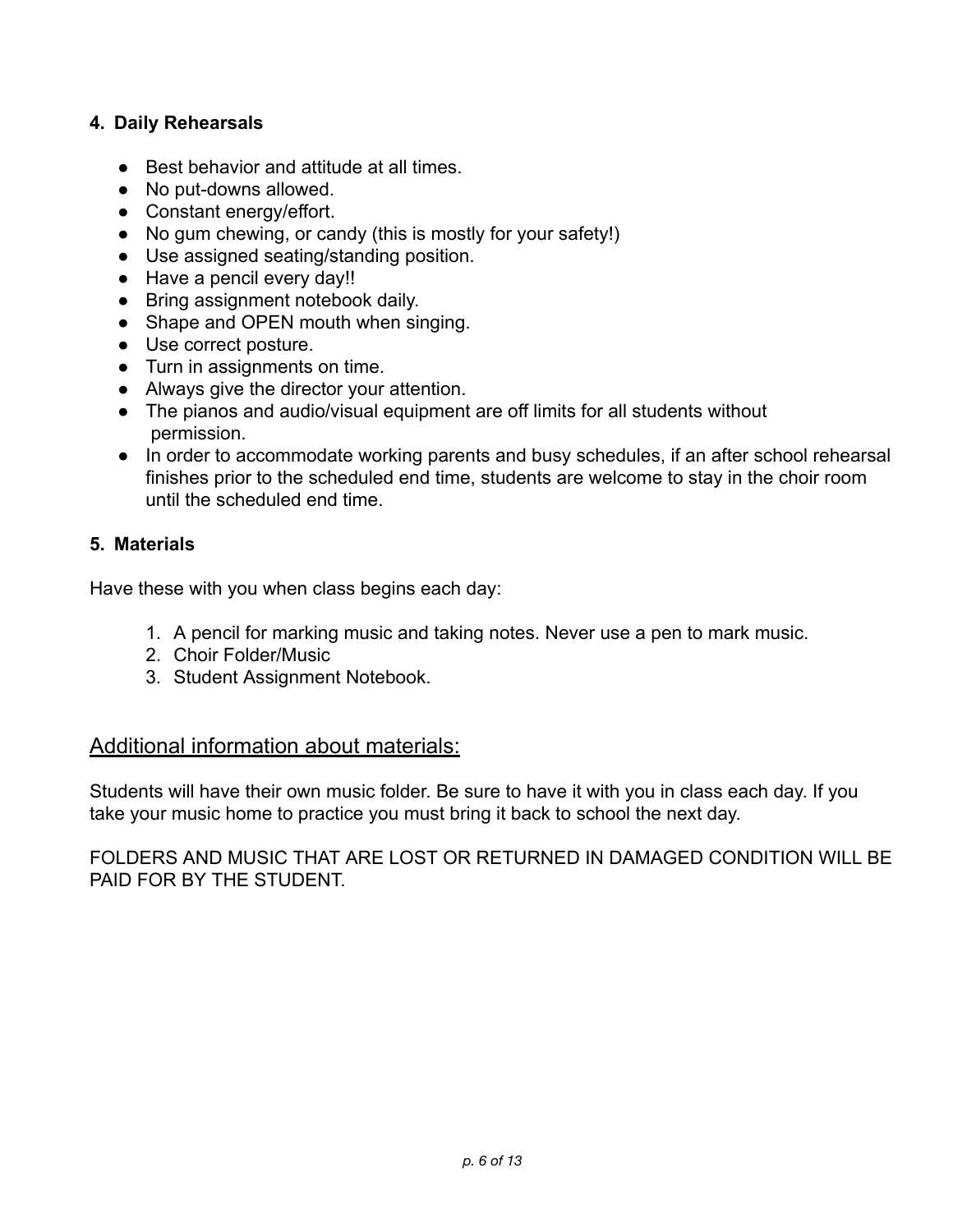# **Grading Policy**

# **Letter Grade: "A" = Excellent.**

Attention is always focused on the director during rehearsal. Exhibits a high level of energy. Work ethic is strong. Always brings materials to class. Sight-singing skills are high. Shapes and opens mouth when singing. Test, quiz, and homework scores are high. Attends all performances and extra rehearsals within the marking period. Posture is tall. Clearly strives for excellence. Uses assignment notebook. Turns in forms and homework on time. Has their own music, pencil, assignment notebook, and sight-reading book in class daily. Exhibits mannerly conduct at all times. Respects school and other people's property. Participates in class discussion. Does not socialize during rehearsal.

Does not chew gum, candy, etc. in class.

Choir is a group effort and the majority of the work we do is in class. In most other classes, student behavior and achievement really only affects the individual grade of the student. In choir, everything a student does has an impact on the total product of ALL the students in the choir. Therefore, daily Rehearsal Technique points are earned for being prepared for, and engaged in rehearsal which includes the following:

- Student has pencil, music, and folder when class begins (2 minutes after bell)
- Student has any other assignment that may be due (2 minutes after bell)
- Student is in assigned position and says attendance number on time (2 minutes after bell)
- Student is focused and attentive in rehearsal
- Student opens and shapes mouth appropriately during rehearsal
- Student is respectful of directors, accompanists, and other choir members

On concert day there is much at stake as we make our final preparations for the performance. Therefore, the Rehearsal Technique grade carries even more weight than the regular, daily Rehearsal Technique grade does.

Students have numerous opportunities to earn extra credit points (up to 100 per 9 weeks) and should talk to Mr. Cain for more details.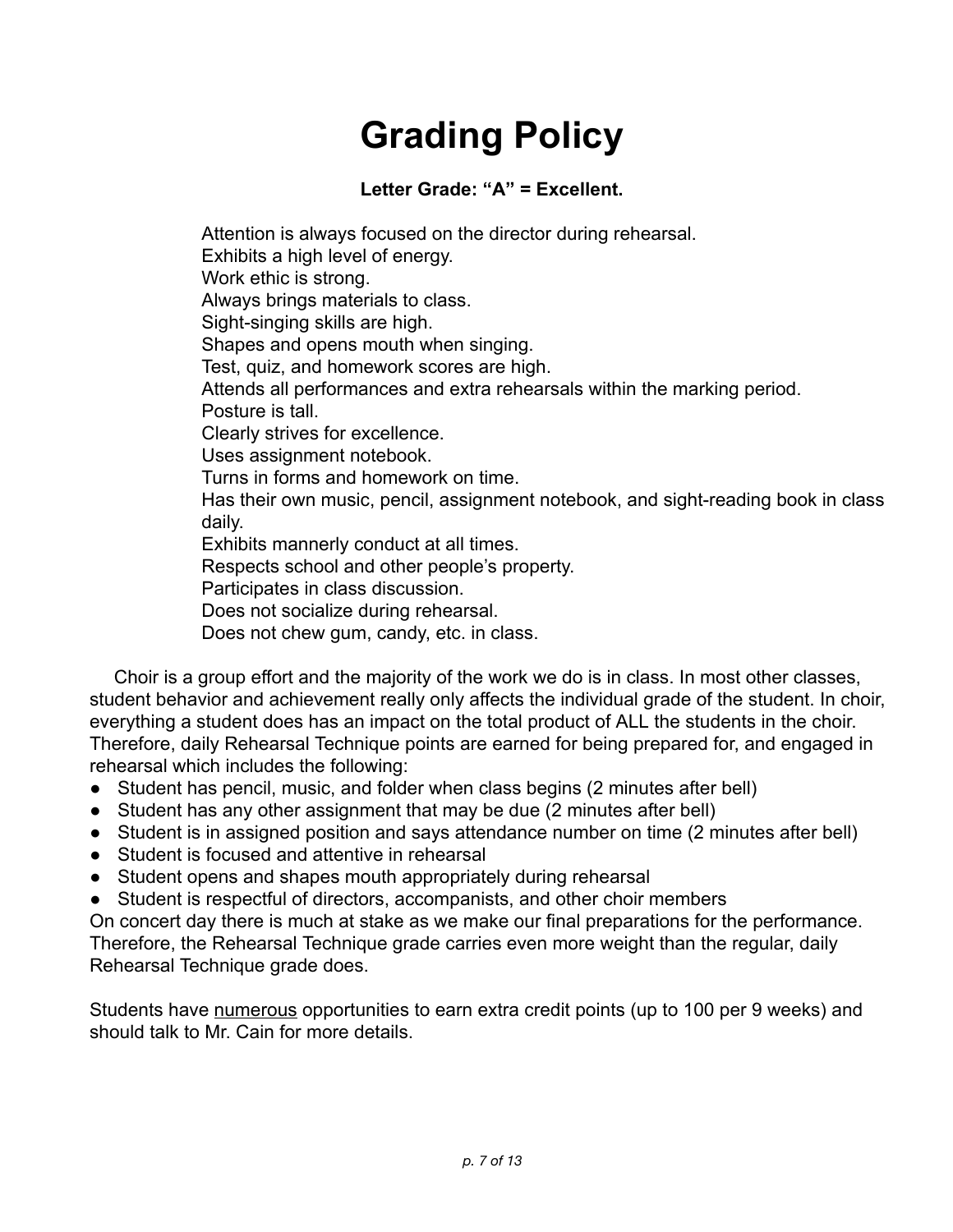# JENISON JUNIOR HIGH CHOIRS GRADE SCALE

| NAME             |                                                                                                                                                                                                                                |  |
|------------------|--------------------------------------------------------------------------------------------------------------------------------------------------------------------------------------------------------------------------------|--|
| I. QUIZZES       | (Total Possible: ________) POINTS EARNED: ________                                                                                                                                                                             |  |
| #1<br>#2         | #3                                                                                                                                                                                                                             |  |
| II. PERFORMANCES | (Total Possible: _________) POINTS EARNED: _________                                                                                                                                                                           |  |
|                  | Points                                                                                                                                                                                                                         |  |
|                  | Points                                                                                                                                                                                                                         |  |
|                  | Points                                                                                                                                                                                                                         |  |
|                  | Points                                                                                                                                                                                                                         |  |
|                  | Points                                                                                                                                                                                                                         |  |
|                  | III. YEAR-END-PERFORMANCE (Total Possible: ________) POINTS EARNED: ________                                                                                                                                                   |  |
|                  | IV. REHEARSAL TECHNIQUE (Total Possible: ________) POINTS EARNED: ________<br>Participation Points Based on the following:<br>Timely attendance #, on-time-arrival to class and assigned position, no food, gum, or beverages, |  |
| preparation      |                                                                                                                                                                                                                                |  |
|                  | Appropriate rehearsal procedure                                                                                                                                                                                                |  |
|                  | (posture, position, focus, teamwork)                                                                                                                                                                                           |  |
|                  | Extra credit                                                                                                                                                                                                                   |  |
|                  |                                                                                                                                                                                                                                |  |
|                  |                                                                                                                                                                                                                                |  |
|                  | <b>GRAND TOTAL:</b>                                                                                                                                                                                                            |  |
|                  | (GRAND TOTAL POSSIBLE:                                                                                                                                                                                                         |  |
|                  | PERCENTAGE EARNED:                                                                                                                                                                                                             |  |
|                  | <b>MARKING PERIOD GRADE:</b>                                                                                                                                                                                                   |  |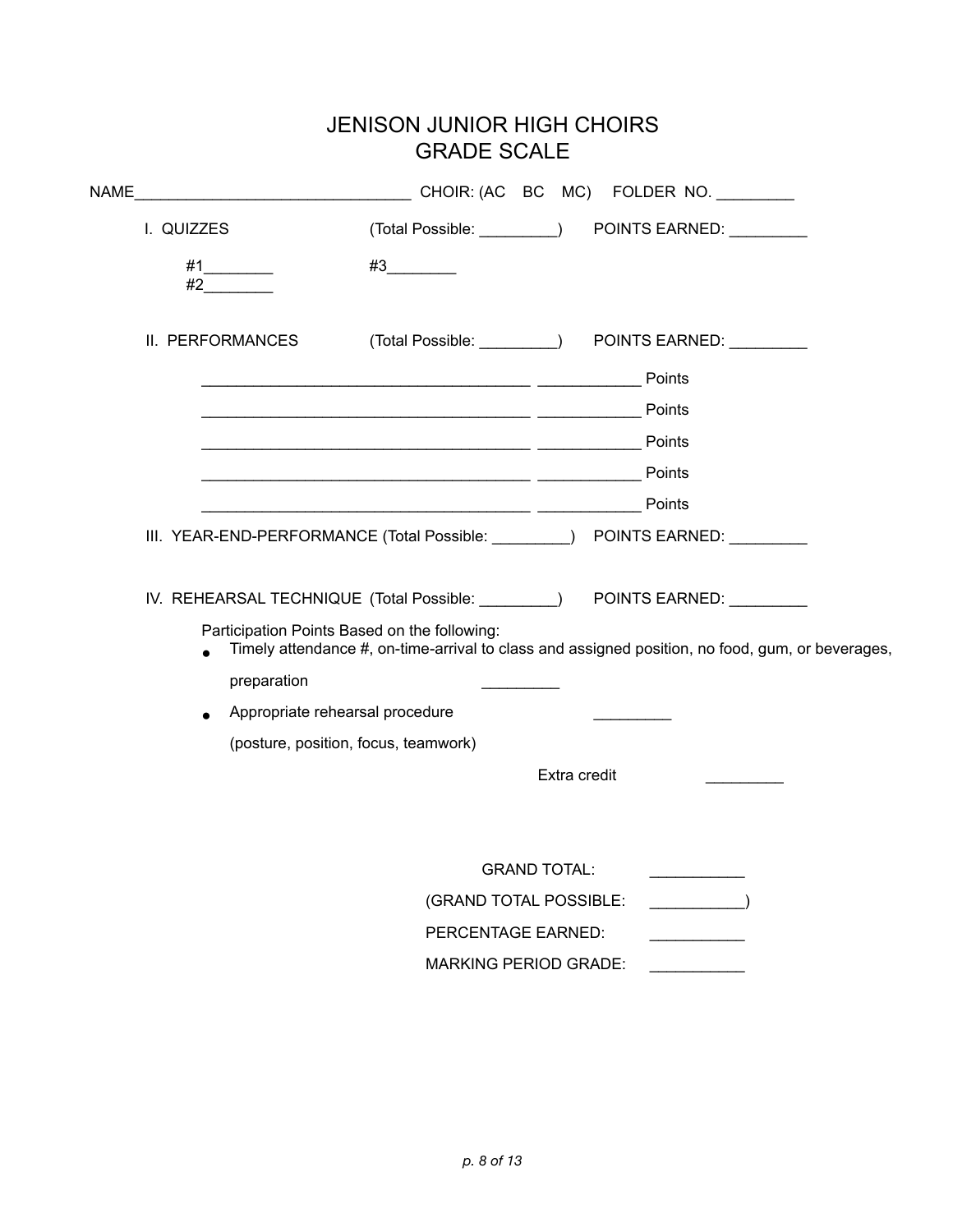# **Jenison Junior High Choirs**

# **2019-2020 Calendar of Events**

**Please note concert day schedules. If students miss rehearsal on concert day they may not perform that evening. Please avoid any appointments on those days.**

## **AUGUST**

**20 Handbook forms due**

#### **SEPTEMBER**

- **06 Uniform fitting day for all girls during their choir hour**
- **9 Choir Boosters Meeting @ 7 PM in HS Choir Room**
- **13 Entertainment Book fundraiser begins**
- **27 Entertainment Book fundraiser ends**

#### **OCTOBER**

- **04 Male Chorus members bring uniform to school for check-in**
- 9 Picture Day for All Choirs in the JCA during their regular choir hour for the rest of the day. **Male Chorus please arrive before 8:00 am at the JCA if possible to get changed into choir uniform. The girl's uniforms will already be at school after fitting and hemming. They will bring them home on picture day with care instructions inside the bag.**
- **18 7 am rehearsal for Arietta/Bel Canto choirs (JCA)**
- **18 All Choirs rehearse at the JCA during their regular choir hour**

#### **NOVEMBER**

- **01 7am Rehearsal Arietta Choir**
- **04 Male Chorus Performance at Sunset Manor and then dinner/performance at Shanghai-Ichiban. After school until 7:00 pm**
- **06 7am Rehearsal Bel Canto Choir**
- **07 Arietta Combined rehearsal 3rd hr (10:08am-11:06am) JH Choir Room**
- **07 Arietta Choir to perform at Waterford Place and then dinner/performance at Shanghai-Ichiban afterwards. After school until 7:00 pm.**
- **11 Choir Boosters Meeting @ 7 pm HS Choir Room**
- **12 Nut Sale begins**
- **13 Bel Canto Combined rehearsal 6th hr (1:47-2:45) JH Choir Room**
- **13 Bel Canto to perform at Allen Springs Retirement Community after school then dinner/performance at Shanghai-Ichiban. After school until 7:00 pm.**
- **26 Nut Sale ends, order forms due**
- **26 CHRISTMAS CONCERTS at elementaries during the school day- Bel Canto Choir, Male Chorus come to school in uniform with money for pizza lunch**

#### **DECEMBER**

- **4 Arietta Choir performs at Kids First Building for the Early Childhood Center**
- **9 7 am rehearsal for Arietta/Bel Canto choirs (JCA)**
- **9** *Choir rehearsals* **@ JCA: Male Chorus 1st hour; Arietta 4th hour; Bel Canto 5th hour**
- **9 3:00 pm - 4:30 pm am Rehearsal All Choirs at the JCA**
- **10 JH CHRISTMAS CONCERT for JH Student Body and Public @ JCA 1:00 pm All Choirs bring choir uniform to school and change during lunch**
- **10 Evening Performance for the Public 7:00 pm JCA. Students report at 6:30 pm in uniform.**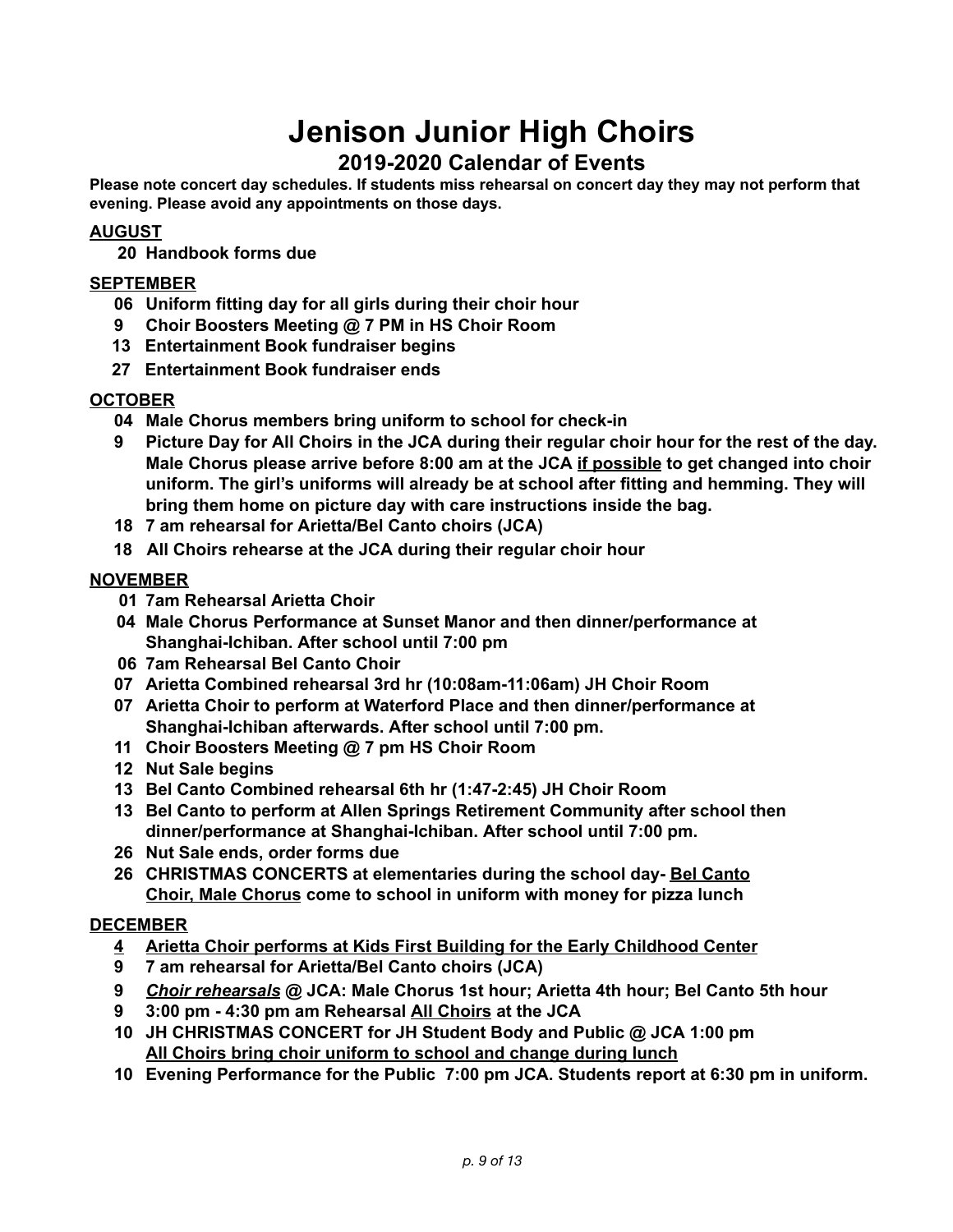#### **JANUARY**

**Rehearsals for Vocal Blast TBD**

#### **FEBRUARY**

- **03 7 am rehearsal for Arietta/Bel Canto choirs @ JCA**
- **03 Male Chorus rehearse 1st hour @ JCA**
- **03 All Choirs rehearse 3:00-4:30 pm**
- **04 Vocal Blast at JCA at 7:00 pm**
- **10 Choir Boosters Meeting @ 7 pm HS Choir Room**
- **20 Auditions for Student Showcase Soloists after school (students will sign up for audition time)**

## **MARCH**

**12 Student Showcase: Auditioned soloists perform only - TBD**

## **APRIL**

- **13 Cheese and Sausage Fundraiser begins**
- **13 Choir Boosters Meeting @ 7 pm HS Choir Room**
- **20 Cheese and Sausage Fundraiser ends**
- **20 7 am rehearsal for Arietta/Bel Canto choirs @ JCA**
- **20 Male Chorus rehearse 1st hour @ JCA**
- **23 Choir Clinic day for: Male Chorus 1 st hour; Arietta Choir 4 th hour (11:41am-12:39pm); Bel Canto Choir 6th hour (1:47-2:45 pm); ALL CHOIRS after school 3-4:00 pm @ JCA**
- **24 Celebration at Craig's Cruisers (3:00 pm-7:00 pm)**

#### **MAY**

- **01 Individual Choir Rehearsals at JCA: Male Chorus 1st hour; Arietta Choir 3rd hour (10:08 am– 11:06 am); Bel Canto Choir 5th hour (12:44 pm-1:42 pm) @ JCA**
- **02 District 10 Solo and Ensemble Festival (for students who take private lessons)**
- **03 SPRING CONCERT w/Lakewood Area Choral Society 4:00 pm @ JCA All Choirs report at 2:00 pm**
- **27 Bel Canto Choir Community performance at Waterford Place after school until 5:00 pm**
- **28 Arietta Choir Community performance at Sunset Manor after school until 5:00 pm**
- **29 Male Chorus Community performance at Allen Springs after school until 5:00 pm**

## **High School Choir Concert Dates**

 **(extra credit for attendance at these)**

- **Oct. 17 Fall Concert @ JCA 7:30 pm**
- **Dec. 13 Christmas Concert @ JCA 7:30 pm**
- **May 13 Spring Choir Concert @ JCA 7:30 pm**

Other performance opportunities may present themselves for our students. When these are confirmed a note will be sent home indicating these to you.

The documents on the following pages are:

- A medical release form for when we go off campus for any performance such as a festival, tour, or rehearsal at a performance site.
- The Choir Contract.
- An informational document for members of the girls choirs for uniform fitting and fees.

These forms and any fees are *due on Tuesday, August 20*. Students will receive 50 points each for the ON TIME return of these forms. Please read carefully, fill out the forms completely in black ink, and return on or before August 20. Thanks for your help!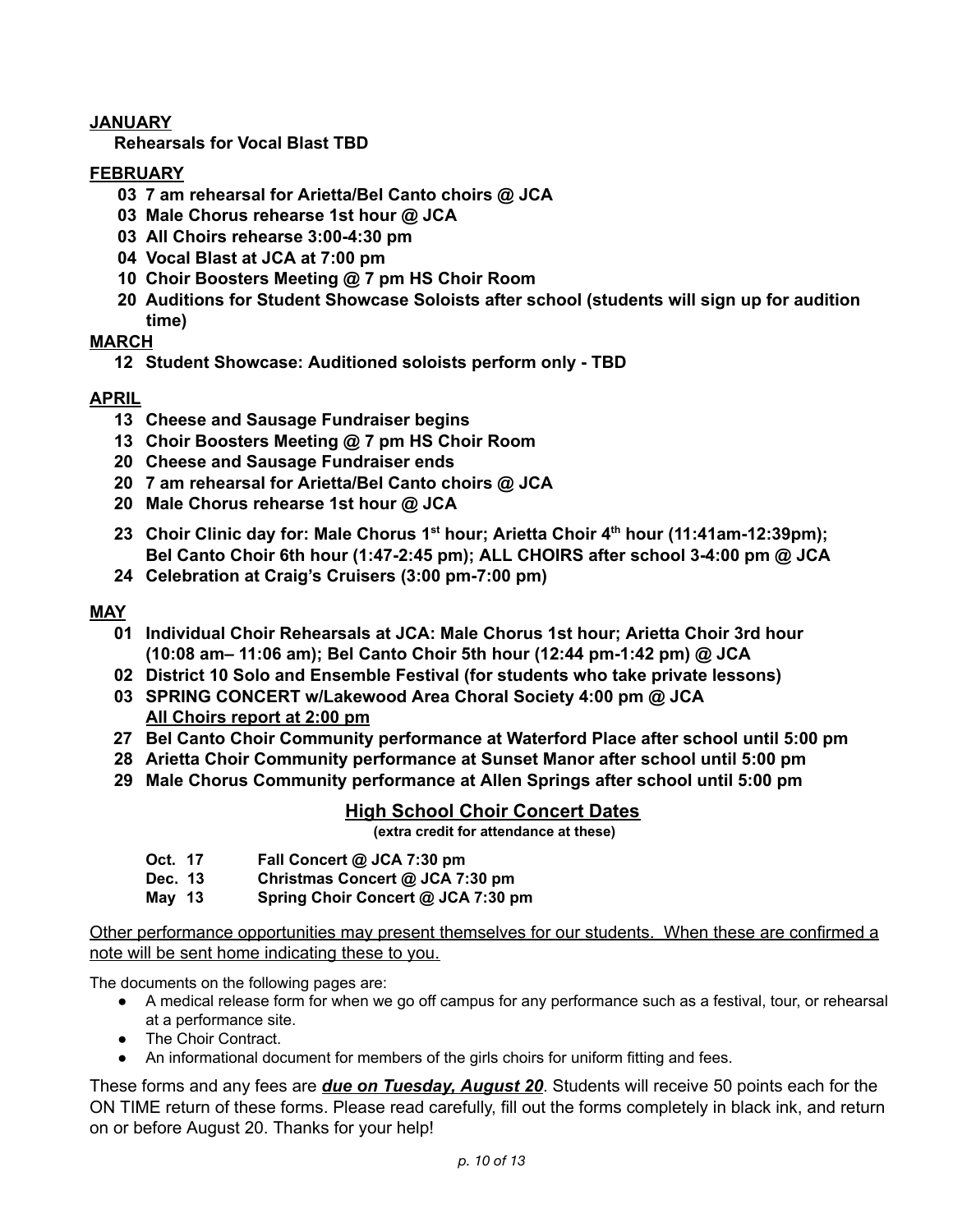CONSENT FORM - TRAVEL/MEDICAL TREATMENT **(due on Tuesday, August 20, 2019)** Valid August 20, 2019 - June 3, 2020 Please use *black ink* when filling out all forms

| J. J. H. Choirs<br>Jenison Junior High<br>8295 20th Ave.<br>Jenison, MI 49428                                                                           | (616) 667-3254                                                                                             |
|---------------------------------------------------------------------------------------------------------------------------------------------------------|------------------------------------------------------------------------------------------------------------|
| such as concerts and rehearsals off-campus.                                                                                                             | I give ________________________ permission to travel by school transportation to various choir events      |
|                                                                                                                                                         |                                                                                                            |
| Date of Birth __________________ age ______                                                                                                             | Work Phone _________________                                                                               |
|                                                                                                                                                         | Home Phone_______________                                                                                  |
|                                                                                                                                                         | Cell Phone __________________                                                                              |
| City _________________ State ________ Zip ______________                                                                                                | Mother's Name ______________________                                                                       |
| Phone ________________________                                                                                                                          | Work Phone _________________                                                                               |
|                                                                                                                                                         | Home Phone _________________                                                                               |
|                                                                                                                                                         | Cell Phone __________________                                                                              |
|                                                                                                                                                         |                                                                                                            |
|                                                                                                                                                         |                                                                                                            |
| In the event parent/guardian cannot be reached, please contact the following person:                                                                    |                                                                                                            |
|                                                                                                                                                         |                                                                                                            |
|                                                                                                                                                         |                                                                                                            |
|                                                                                                                                                         |                                                                                                            |
|                                                                                                                                                         |                                                                                                            |
|                                                                                                                                                         |                                                                                                            |
| Emergency Phone _________                                                                                                                               |                                                                                                            |
| Allergies, Medications etc.: (please list)                                                                                                              |                                                                                                            |
|                                                                                                                                                         |                                                                                                            |
| I hereby authorize the medical treatment of my minor child: ____________________<br>an adult representative of Jenison Junior High to act on my behalf. | In the event I cannot be reached in a situation that demands immediate medical attention, I also authorize |
| (parent, legal guardian, or parent with custody)                                                                                                        |                                                                                                            |
| Grade ______<br>Hour $\_\_$                                                                                                                             |                                                                                                            |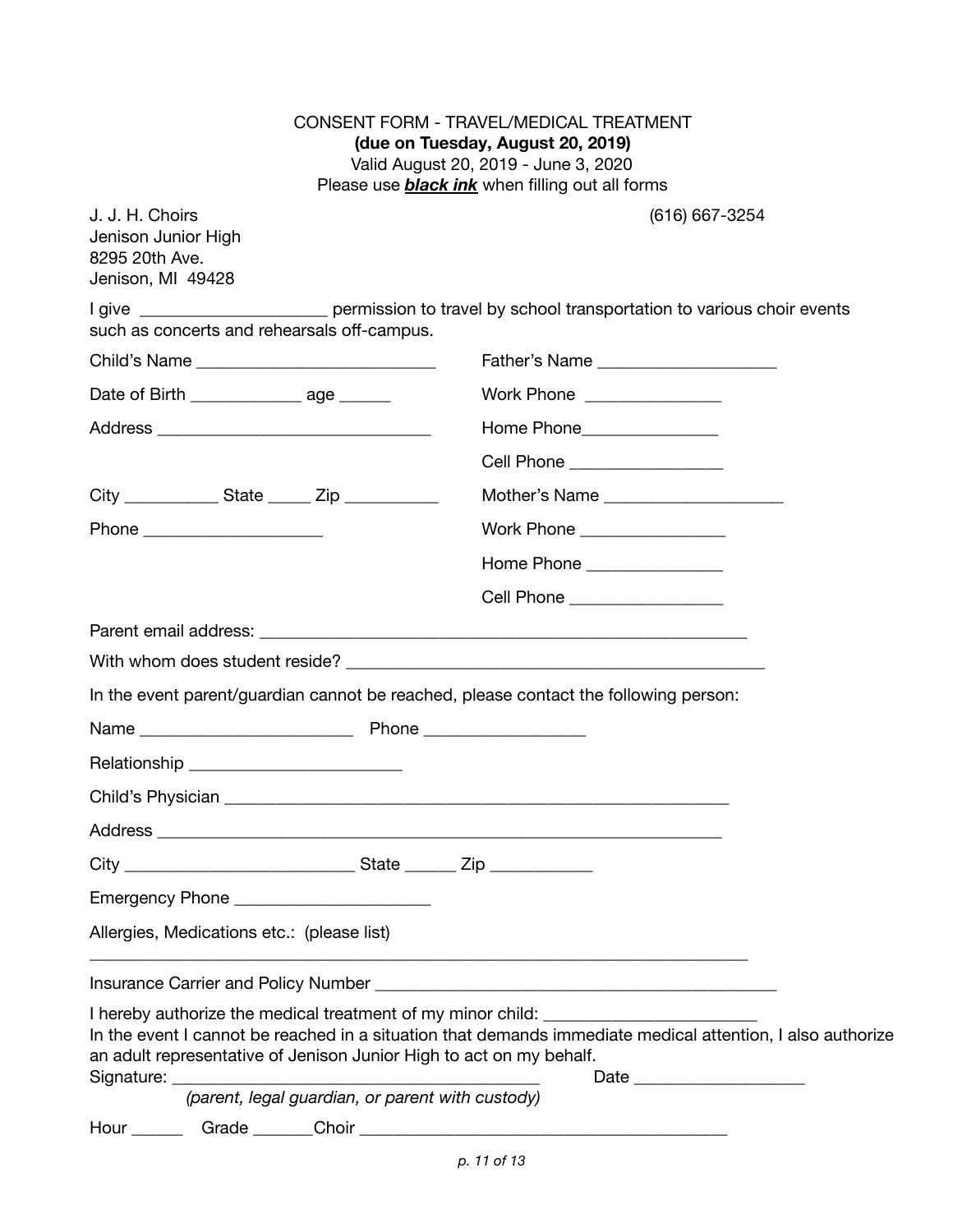# **Choir Contract (due on Tuesday, August 20, 2019)**

Parent Agreement:

I have read the Choir Handbook and understand the policies of the Vocal Music Department. *I* have taken notice of the required rehearsal and performance dates and attendance policy. I give my permission for my son or daughter to be transported in a school approved vehicle to any choir event scheduled at a location other than Jenison Junior High School.

| Parent Name (print) __ |        |        |        |
|------------------------|--------|--------|--------|
| Parent signature_      |        |        |        |
|                        |        |        | (Date) |
|                        |        |        |        |
| Phone number(s)        |        |        |        |
|                        | (Home) | (Work) | (Cell) |

Student Agreement:

I have read the Choir Handbook and understand that being a member of a performing group involves commitment and discipline. (It's also lots of fun!) I have taken notice of the required rehearsal and performance dates and attendance policy. I will follow the policies listed and fulfill the responsibilities given to me by the director.

|      | Student Name (print) |       |        |
|------|----------------------|-------|--------|
|      | Student signature    |       |        |
|      |                      |       | (Date) |
| Hour | Grade                | Choir |        |

| <b>Office Use Only for Girl Choir Members:</b> |     |      |     |      |
|------------------------------------------------|-----|------|-----|------|
| Uniform Payment Information                    |     |      |     |      |
| pd                                             | amt | acct | ck# | cash |